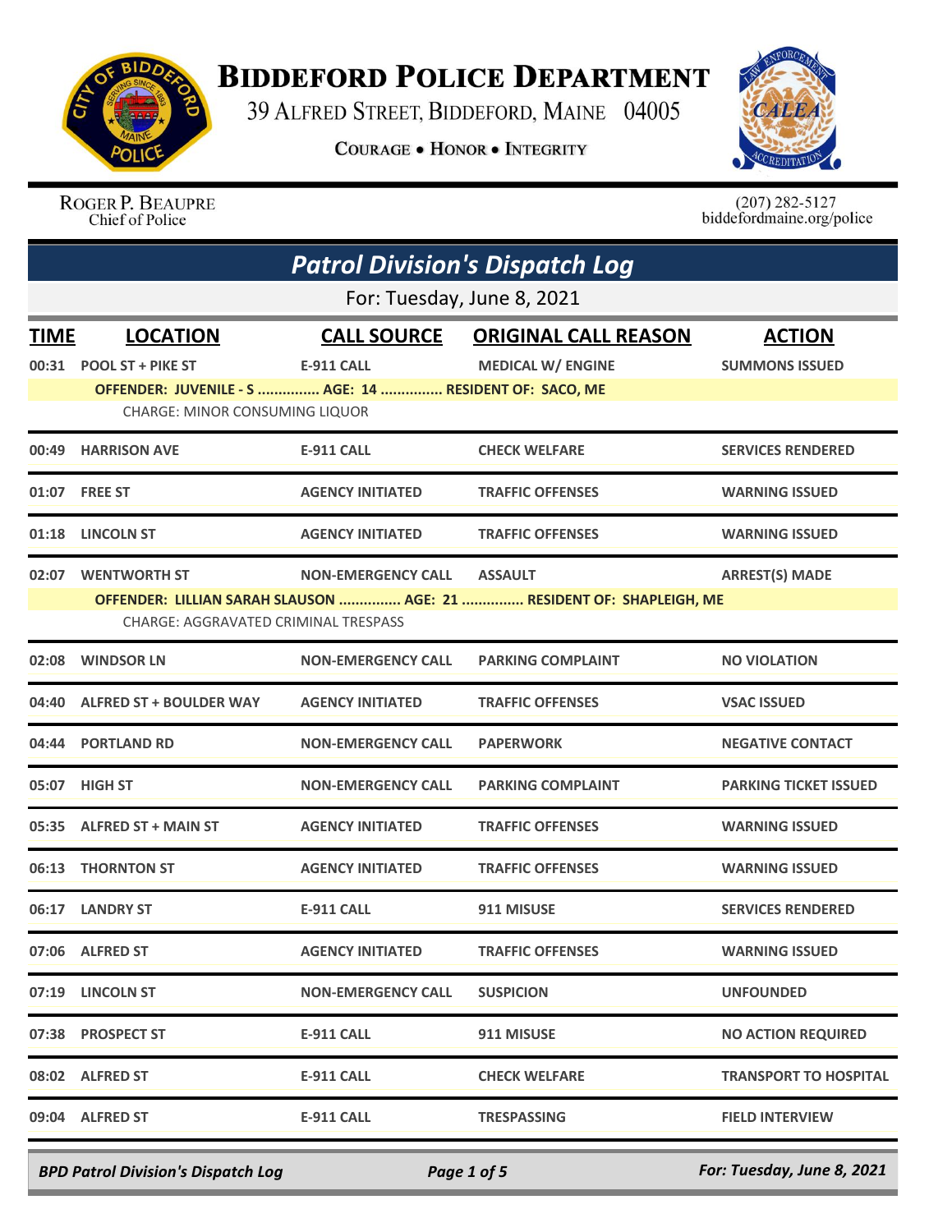| <b>TIME</b> | <b>LOCATION</b>                   | <b>CALL SOURCE</b>        | <b>ORIGINAL CALL REASON</b>                                        | <b>ACTION</b>               |
|-------------|-----------------------------------|---------------------------|--------------------------------------------------------------------|-----------------------------|
|             | 09:18 ALFRED ST                   | <b>AGENCY INITIATED</b>   | <b>PAPERWORK</b>                                                   | <b>PAPERWORK SERVED</b>     |
|             | 09:38 HILLS BEACH RD              | <b>NON-EMERGENCY CALL</b> | <b>CIVIL COMPLAINT</b>                                             | <b>CIVIL COMPLAINT</b>      |
|             | 09:42 ALFRED ST                   | <b>E-911 CALL</b>         | 911 MISUSE                                                         | <b>NO ACTION REQUIRED</b>   |
|             | 10:07 MAIN ST                     | <b>NON-EMERGENCY CALL</b> | <b>WARRANT ARREST</b>                                              | <b>ARREST(S) MADE</b>       |
|             | <b>CHARGE: WARRANT ARREST</b>     |                           | OFFENDER: DUSTIN WALKER JONES  AGE: 24  RESIDENT OF: BIDDEFORD, ME |                             |
| 10:40       | <b>JEFFERSON ST + SOUTH ST</b>    | <b>NON-EMERGENCY CALL</b> | <b>CHECK WELFARE</b>                                               | <b>GONE ON ARRIVAL</b>      |
| 10:48       | <b>CRESCENT ST</b>                | <b>NON-EMERGENCY CALL</b> | <b>SUSPICION</b>                                                   | <b>NO ACTION REQUIRED</b>   |
|             | 11:12 SOUTHVIEW DR                | <b>AGENCY INITIATED</b>   | <b>PAPERWORK</b>                                                   | <b>PAPERWORK NOT SERVED</b> |
|             | 11:21 WEST ST                     | <b>NON-EMERGENCY CALL</b> | <b>ANIMAL COMPLAINT</b>                                            | <b>SUMMONS ISSUED</b>       |
|             | <b>CHARGE: CRUELTY TO ANIMALS</b> |                           | OFFENDER: JUSTIN T LARRY  AGE: 24  RESIDENT OF: BIDDEFORD, ME      |                             |
|             | 11:35 FOSS ST + POOL ST           | <b>NON-EMERGENCY CALL</b> | <b>CHECK WELFARE</b>                                               | <b>SERVICES RENDERED</b>    |
| 11:36       | <b>SOUTH ST + HIGHLAND ST</b>     | <b>AGENCY INITIATED</b>   | <b>TRAFFIC OFFENSES</b>                                            | <b>VSAC ISSUED</b>          |
|             | 11:46 SOUTH ST + HIGHLAND ST      | <b>AGENCY INITIATED</b>   | <b>TRAFFIC OFFENSES</b>                                            | <b>WARNING ISSUED</b>       |
|             | 11:56 SOUTH ST + WESTERN AVE      | <b>AGENCY INITIATED</b>   | <b>TRAFFIC OFFENSES</b>                                            | <b>WARNING ISSUED</b>       |
|             | 12:01 MAPLEWOOD AVE + SOUTH ST    | <b>AGENCY INITIATED</b>   | <b>TRAFFIC OFFENSES</b>                                            | <b>NO ACTION REQUIRED</b>   |
|             | 12:01 MEDICAL CENTER DR           | <b>NON-EMERGENCY CALL</b> | <b>ARTICLES LOST/FOUND</b>                                         | <b>DISPATCH HANDLED</b>     |
|             | 12:03 MAPLEWOOD AVE + SOUTH ST    | <b>AGENCY INITIATED</b>   | <b>TRAFFIC OFFENSES</b>                                            | <b>WARNING ISSUED</b>       |
|             | 12:13 MAY ST + ORCHARD ST         | <b>AGENCY INITIATED</b>   | <b>TRAFFIC OFFENSES</b>                                            | <b>VSAC ISSUED</b>          |
|             | 12:26 SOUTH ST + MCKENNEY DR      | <b>AGENCY INITIATED</b>   | <b>TRAFFIC OFFENSES</b>                                            | <b>WARNING ISSUED</b>       |
|             | 12:31 SOUTH ST + MCKENNEY DR      | <b>AGENCY INITIATED</b>   | <b>TRAFFIC OFFENSES</b>                                            | <b>WARNING ISSUED</b>       |
|             | 12:38 SOUTH ST + SOUTHVIEW DR     | <b>AGENCY INITIATED</b>   | <b>TRAFFIC OFFENSES</b>                                            | <b>WARNING ISSUED</b>       |
|             | 12:46 SOUTH ST + WESTERN AVE      | <b>AGENCY INITIATED</b>   | <b>TRAFFIC OFFENSES</b>                                            | <b>WARNING ISSUED</b>       |
|             | 12:48 ALFRED ST                   | <b>WALK-IN AT STATION</b> | <b>PAPERWORK</b>                                                   | <b>PAPERWORK SERVED</b>     |
|             | 12:53 SOUTH ST                    | <b>AGENCY INITIATED</b>   | <b>TRAFFIC OFFENSES</b>                                            | <b>WARNING ISSUED</b>       |
|             | 12:54 ALFRED ST                   | <b>AGENCY INITIATED</b>   | <b>TRAFFIC OFFENSES</b>                                            | <b>WARNING ISSUED</b>       |
|             | 13:04 SOUTH ST + MCKENNEY DR      | <b>AGENCY INITIATED</b>   | <b>TRAFFIC OFFENSES</b>                                            | <b>WARNING ISSUED</b>       |
|             |                                   |                           |                                                                    |                             |

*BPD Patrol Division's Dispatch Log Page 2 of 5 For: Tuesday, June 8, 2021*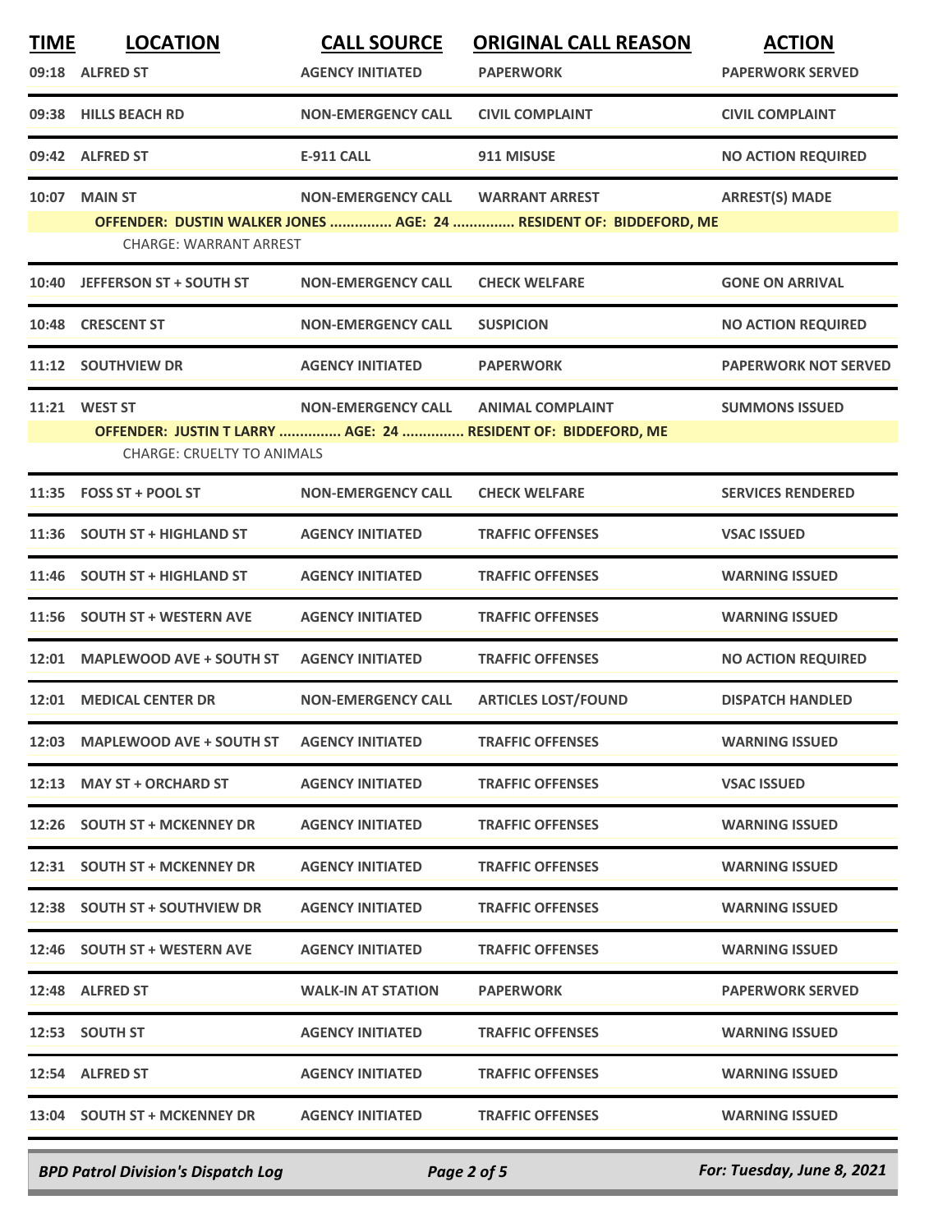| <b>TIME</b> | <b>LOCATION</b>                                                                                                                      | <b>CALL SOURCE</b>        | <b>ORIGINAL CALL REASON</b>                                                                           | <b>ACTION</b>             |
|-------------|--------------------------------------------------------------------------------------------------------------------------------------|---------------------------|-------------------------------------------------------------------------------------------------------|---------------------------|
|             | 13:15 SOUTH ST + RIVER RD                                                                                                            | <b>AGENCY INITIATED</b>   | <b>TRAFFIC OFFENSES</b>                                                                               | <b>WARNING ISSUED</b>     |
|             | 13:21 OAKWOOD LN                                                                                                                     | <b>NON-EMERGENCY CALL</b> | <b>EFD IN PROGRESS</b>                                                                                | <b>NO ACTION REQUIRED</b> |
|             | 13:21 RIVER RD + SOUTH ST                                                                                                            | <b>AGENCY INITIATED</b>   | <b>TRAFFIC OFFENSES</b>                                                                               | <b>WARNING ISSUED</b>     |
|             | 13:31 SOUTH ST + FOX HOLLOW DR                                                                                                       | <b>AGENCY INITIATED</b>   | <b>TRAFFIC OFFENSES</b>                                                                               | <b>VSAC ISSUED</b>        |
|             | 13:31 MORIN ST                                                                                                                       | <b>AGENCY INITIATED</b>   | <b>TRAFFIC OFFENSES</b>                                                                               | <b>WARNING ISSUED</b>     |
|             | 13:35 ALFRED ST                                                                                                                      | <b>WALK-IN AT STATION</b> | <b>PRISONER PROCESS</b>                                                                               | <b>ARREST(S) MADE</b>     |
|             | 13:38 ALFRED ST                                                                                                                      | <b>NON-EMERGENCY CALL</b> | <b>WARRANT ARREST</b>                                                                                 | <b>GONE ON ARRIVAL</b>    |
|             | 13:42 SOUTH ST                                                                                                                       | <b>AGENCY INITIATED</b>   | <b>TRAFFIC OFFENSES</b>                                                                               | <b>VSAC ISSUED</b>        |
|             | 13:54 SOUTH ST                                                                                                                       | <b>AGENCY INITIATED</b>   | <b>TRAFFIC OFFENSES</b>                                                                               | <b>VSAC ISSUED</b>        |
|             | 13:56 HIGH ST<br>CHARGE: DOMESTIC VIOLENCE ASSAULT<br><b>CHARGE: CRIMINAL TRESPASS</b><br><b>CHARGE: OBSTRUCTING REPORT OF CRIME</b> | <b>NON-EMERGENCY CALL</b> | <b>DOMESTIC COMPLAINTS</b><br>OFFENDER: SHARKEEM DARREL WILLIAMS  AGE: 29  RESIDENT OF: BIDDEFORD, ME | <b>ARREST(S) MADE</b>     |
|             | 14:00 STATE ST                                                                                                                       | <b>NON-EMERGENCY CALL</b> | <b>VIOL PROTECTION FROM ABUSE</b>                                                                     | <b>REPORT TAKEN</b>       |
|             | 14:06 SOUTH ST                                                                                                                       | <b>AGENCY INITIATED</b>   | <b>TRAFFIC OFFENSES</b>                                                                               | <b>WARNING ISSUED</b>     |
|             | <b>14:06 GREEN ST</b>                                                                                                                | <b>OTHER</b>              | <b>VIOL OF BAIL CONDITIONS</b>                                                                        | <b>REPORT TAKEN</b>       |
|             | 14:19 SOUTH ST                                                                                                                       | <b>AGENCY INITIATED</b>   | <b>TRAFFIC OFFENSES</b>                                                                               | <b>VSAC ISSUED</b>        |
|             | 14:28 SOUTH ST                                                                                                                       | <b>AGENCY INITIATED</b>   | <b>TRAFFIC OFFENSES</b>                                                                               | <b>WARNING ISSUED</b>     |
|             | 14:37 GREEN ST                                                                                                                       | <b>NON-EMERGENCY CALL</b> | <b>TRESPASSING</b>                                                                                    | <b>REPORT TAKEN</b>       |
|             | <b>14:38 MAIN ST</b>                                                                                                                 | <b>NON-EMERGENCY CALL</b> | <b>SUSPICION</b>                                                                                      | <b>DISPATCH HANDLED</b>   |
|             | 14:41 WEST ST + PROSPECT ST                                                                                                          | <b>AGENCY INITIATED</b>   | <b>TRAFFIC OFFENSES</b>                                                                               | <b>WARNING ISSUED</b>     |
|             | <b>14:52 HILL ST</b>                                                                                                                 | <b>OTHER</b>              | <b>PASS STOPPED SCHOOL BUS</b>                                                                        | <b>NO ACTION REQUIRED</b> |
|             | 14:56 MAIN ST                                                                                                                        | <b>NON-EMERGENCY CALL</b> | <b>CIVIL COMPLAINT</b>                                                                                | <b>CIVIL COMPLAINT</b>    |
|             | 14:57 HILL ST + WILSON ST                                                                                                            | <b>AGENCY INITIATED</b>   | <b>TRAFFIC OFFENSES</b>                                                                               | <b>WARNING ISSUED</b>     |
|             | 15:04 HILL ST                                                                                                                        | <b>AGENCY INITIATED</b>   | <b>TRAFFIC OFFENSES</b>                                                                               | <b>WARNING ISSUED</b>     |
|             | 15:10 BACON ST                                                                                                                       | <b>NON-EMERGENCY CALL</b> | <b>ARTICLES LOST/FOUND</b>                                                                            | <b>REPORT TAKEN</b>       |
|             | 15:22 PRECOURT ST + ELM ST                                                                                                           | <b>AGENCY INITIATED</b>   | <b>CHECK WELFARE</b>                                                                                  | <b>SERVICES RENDERED</b>  |
|             |                                                                                                                                      |                           |                                                                                                       |                           |

*BPD Patrol Division's Dispatch Log Page 3 of 5 For: Tuesday, June 8, 2021*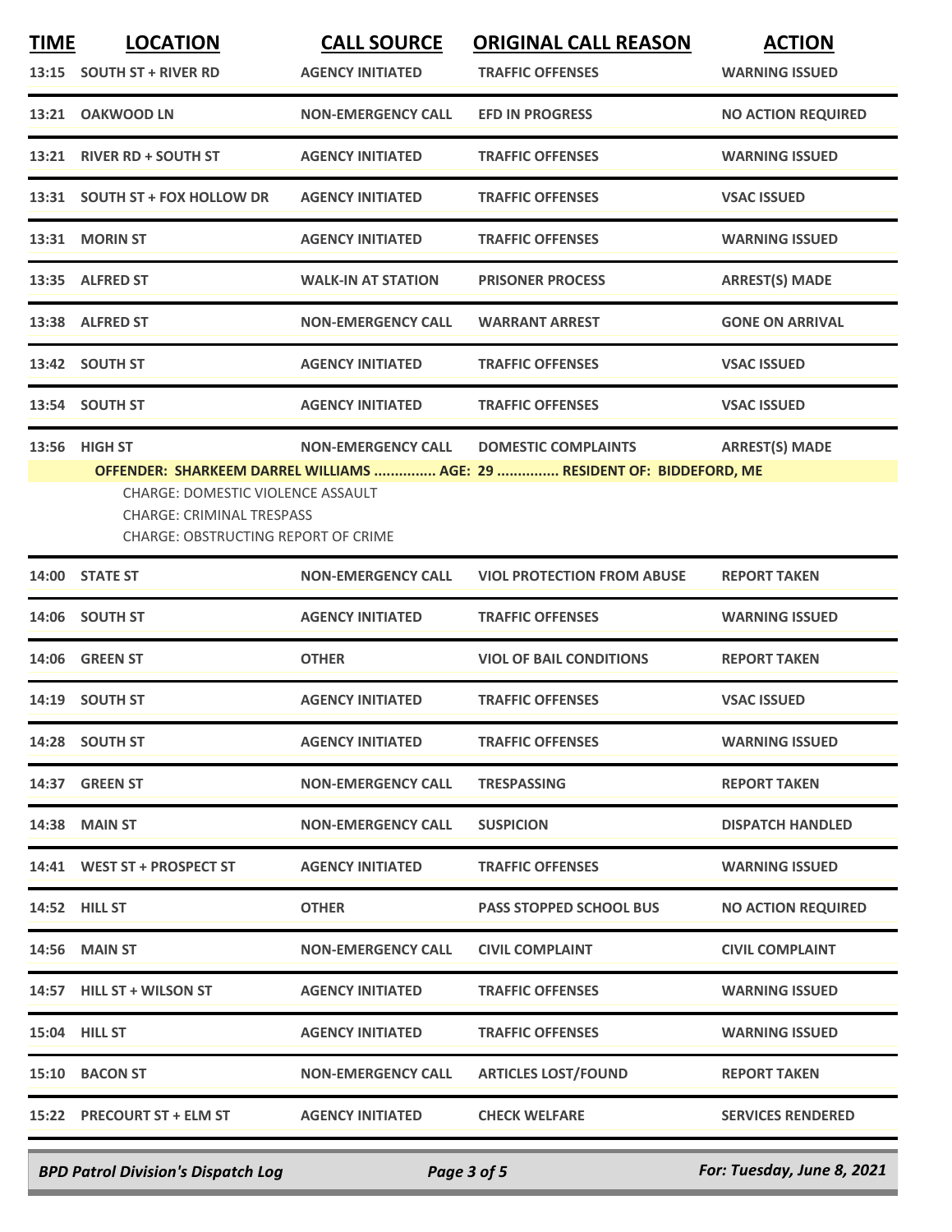| <b>TIME</b> | <b>LOCATION</b>                                                                                                                                                                                                                                         | <b>CALL SOURCE</b>        | <b>ORIGINAL CALL REASON</b>         | <b>ACTION</b>             |
|-------------|---------------------------------------------------------------------------------------------------------------------------------------------------------------------------------------------------------------------------------------------------------|---------------------------|-------------------------------------|---------------------------|
|             | 15:27 EMERY ST                                                                                                                                                                                                                                          | <b>E-911 CALL</b>         | <b>ANIMAL COMPLAINT</b>             | <b>REPORT TAKEN</b>       |
|             | 15:33 WASHINGTON ST                                                                                                                                                                                                                                     | <b>AGENCY INITIATED</b>   | <b>SUSPICION</b>                    | <b>SERVICES RENDERED</b>  |
|             | 15:37 HIGH ST                                                                                                                                                                                                                                           | <b>WALK-IN AT STATION</b> | <b>ESCORTS / RELAYS</b>             | <b>SERVICES RENDERED</b>  |
|             | 16:01 STATE ST                                                                                                                                                                                                                                          | <b>AGENCY INITIATED</b>   | <b>PAPERWORK</b>                    | <b>SERVICES RENDERED</b>  |
|             | 16:56 CHADWICK PL                                                                                                                                                                                                                                       | <b>NON-EMERGENCY CALL</b> | <b>HARASSMENT</b>                   | <b>UNFOUNDED</b>          |
|             | 17:13 ALFRED ST                                                                                                                                                                                                                                         | <b>WALK-IN AT STATION</b> | <b>ARTICLES LOST/FOUND</b>          | <b>REPORT TAKEN</b>       |
| 17:22       | <b>BOULDER WAY</b>                                                                                                                                                                                                                                      | <b>NON-EMERGENCY CALL</b> | <b>SHOPLIFTING</b>                  | <b>REPORT TAKEN</b>       |
| 18:48       | <b>MAIN ST</b>                                                                                                                                                                                                                                          | <b>NON-EMERGENCY CALL</b> | <b>ATTEMPTED/THREATENED SUICIDE</b> | <b>REPORT TAKEN</b>       |
| 19:19       | <b>GRANITE ST</b>                                                                                                                                                                                                                                       | <b>AGENCY INITIATED</b>   | <b>TRAFFIC OFFENSES</b>             | <b>WARNING ISSUED</b>     |
|             | 19:20 ADAMS ST                                                                                                                                                                                                                                          | <b>NON-EMERGENCY CALL</b> | <b>CHECK WELFARE</b>                | <b>SERVICES RENDERED</b>  |
| 19:26       | <b>WASHINGTON ST</b>                                                                                                                                                                                                                                    | <b>NON-EMERGENCY CALL</b> | <b>PARKING COMPLAINT</b>            | <b>VEHICLE TOWED</b>      |
|             | 19:34 ELM ST                                                                                                                                                                                                                                            | <b>AGENCY INITIATED</b>   | <b>TRAFFIC OFFENSES</b>             | <b>WARNING ISSUED</b>     |
| 19:45       | <b>ALFRED ST</b>                                                                                                                                                                                                                                        | <b>NON-EMERGENCY CALL</b> | <b>TRESPASSING</b>                  | <b>REPORT TAKEN</b>       |
|             | 19:48 SOUTH ST                                                                                                                                                                                                                                          | <b>AGENCY INITIATED</b>   | <b>TRAFFIC OFFENSES</b>             | <b>WARNING ISSUED</b>     |
|             | 20:09 WEST ST + PROSPECT ST                                                                                                                                                                                                                             | <b>AGENCY INITIATED</b>   | <b>TRAFFIC OFFENSES</b>             | <b>WARNING ISSUED</b>     |
|             | 20:15 ST MARYS ST                                                                                                                                                                                                                                       | <b>AGENCY INITIATED</b>   | <b>CIVIL COMPLAINT</b>              | <b>CIVIL COMPLAINT</b>    |
|             | 20:18 MARINER WAY                                                                                                                                                                                                                                       | <b>NON-EMERGENCY CALL</b> | <b>ARTICLES LOST/FOUND</b>          | <b>NO ACTION REQUIRED</b> |
|             | 20:31 LEON ST                                                                                                                                                                                                                                           | <b>WALK-IN AT STATION</b> | <b>THEFT</b>                        | <b>REPORT TAKEN</b>       |
|             | 20:49 MAIN ST                                                                                                                                                                                                                                           | <b>E-911 CALL</b>         | <b>SUSPICION</b>                    | <b>NEGATIVE CONTACT</b>   |
|             | 20:51 ALFRED ST                                                                                                                                                                                                                                         | <b>NON-EMERGENCY CALL</b> | <b>SUSPICION</b>                    | <b>SERVICES RENDERED</b>  |
|             | 22:14 ELM ST + PEARL ST                                                                                                                                                                                                                                 | <b>AGENCY INITIATED</b>   | <b>TRAFFIC OFFENSES</b>             | <b>WARNING ISSUED</b>     |
|             | 22:41 BACON ST                                                                                                                                                                                                                                          | <b>E-911 CALL</b>         | 911 MISUSE                          | <b>SERVICES RENDERED</b>  |
| 23:20       | <b>MEDICAL CENTER DR</b>                                                                                                                                                                                                                                | <b>E-911 CALL</b>         | <b>BOLO</b>                         | <b>SUMMONS ISSUED</b>     |
|             | OFFENDER: DAVID HENRY TWOMEY JR  AGE: 59  RESIDENT OF: OLD ORCHARD BEACH, ME<br><b>CHARGE: CRIMINAL TRESPASS</b><br>CHARGE: OPERATING WHILE LICENSE SUSPENDED OR REVOKED-OUI<br>CHARGE: OUI (ALCOHOL)-NO TEST<br>CHARGE: VIOLATING CONDITION OF RELEASE |                           |                                     |                           |